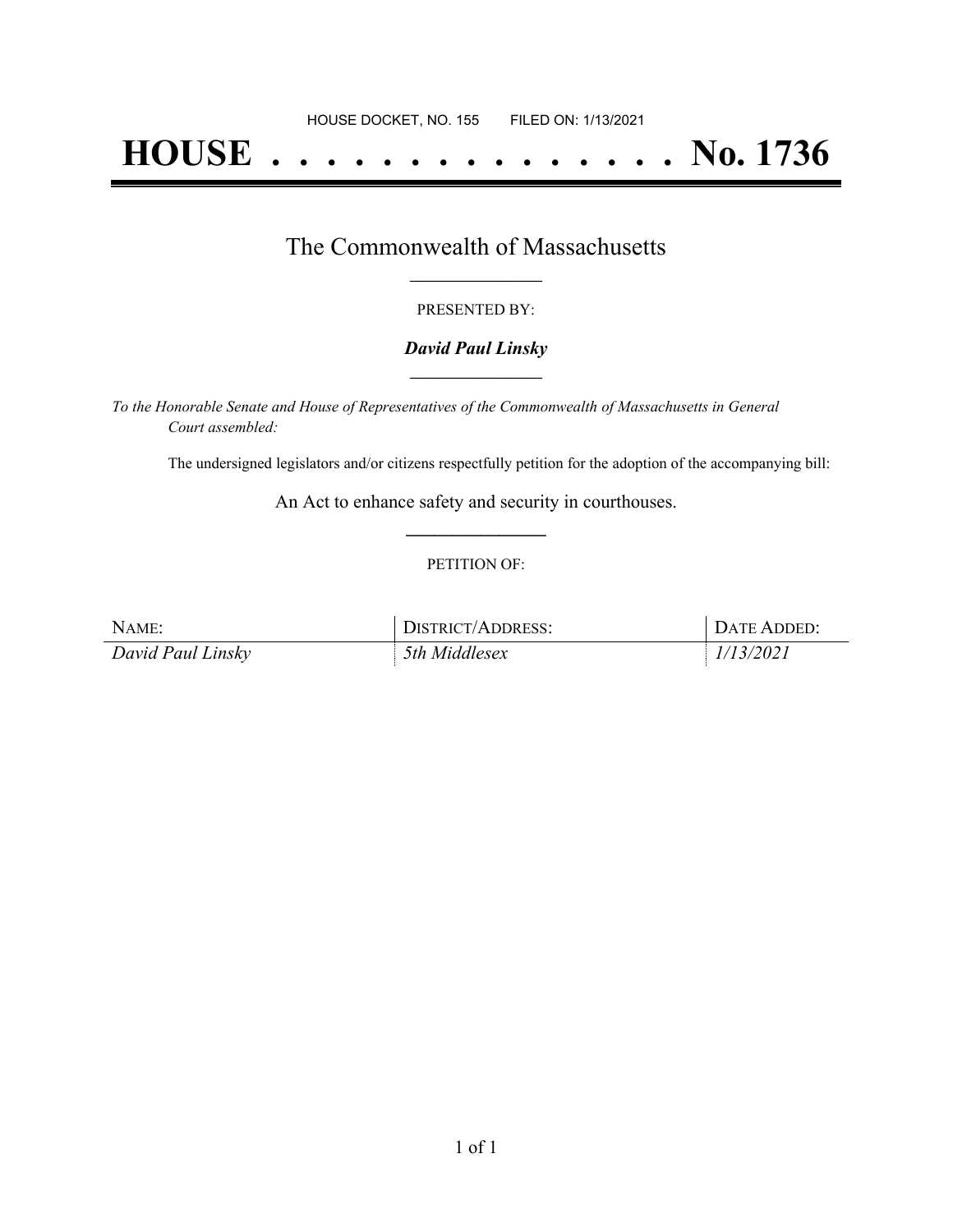## **HOUSE . . . . . . . . . . . . . . . No. 1736**

By Mr. Linsky of Natick, a petition (accompanied by bill, House, No. 1736) of David Paul Linsky for legislation to enhance safety and security in courthouses. The Judiciary.

#### [SIMILAR MATTER FILED IN PREVIOUS SESSION SEE HOUSE, NO. *3351* OF 2019-2020.]

## The Commonwealth of Massachusetts

**In the One Hundred and Ninety-Second General Court (2021-2022) \_\_\_\_\_\_\_\_\_\_\_\_\_\_\_**

**\_\_\_\_\_\_\_\_\_\_\_\_\_\_\_**

An Act to enhance safety and security in courthouses.

Be it enacted by the Senate and House of Representatives in General Court assembled, and by the authority *of the same, as follows:*

1 Section 1: Chapter 265 of the General Laws, is hereby amended by inserting after

2 section 13D the following section:

 Section 13D1/4. Section 13D1/4. Whoever commits an assault or an assault and battery in or on the property owned, leased or occupied by the Massachusetts judicial department or an agency or committee thereof, including any trial or appellate court, during the time when the courts are in session or open to the public may be punished by imprisonment in the state prison for not more than three years or by imprisonment in a jail or house of correction for not more than two and one-half years, or by a fine of not more than \$25,000 or by both such fine and imprisonment.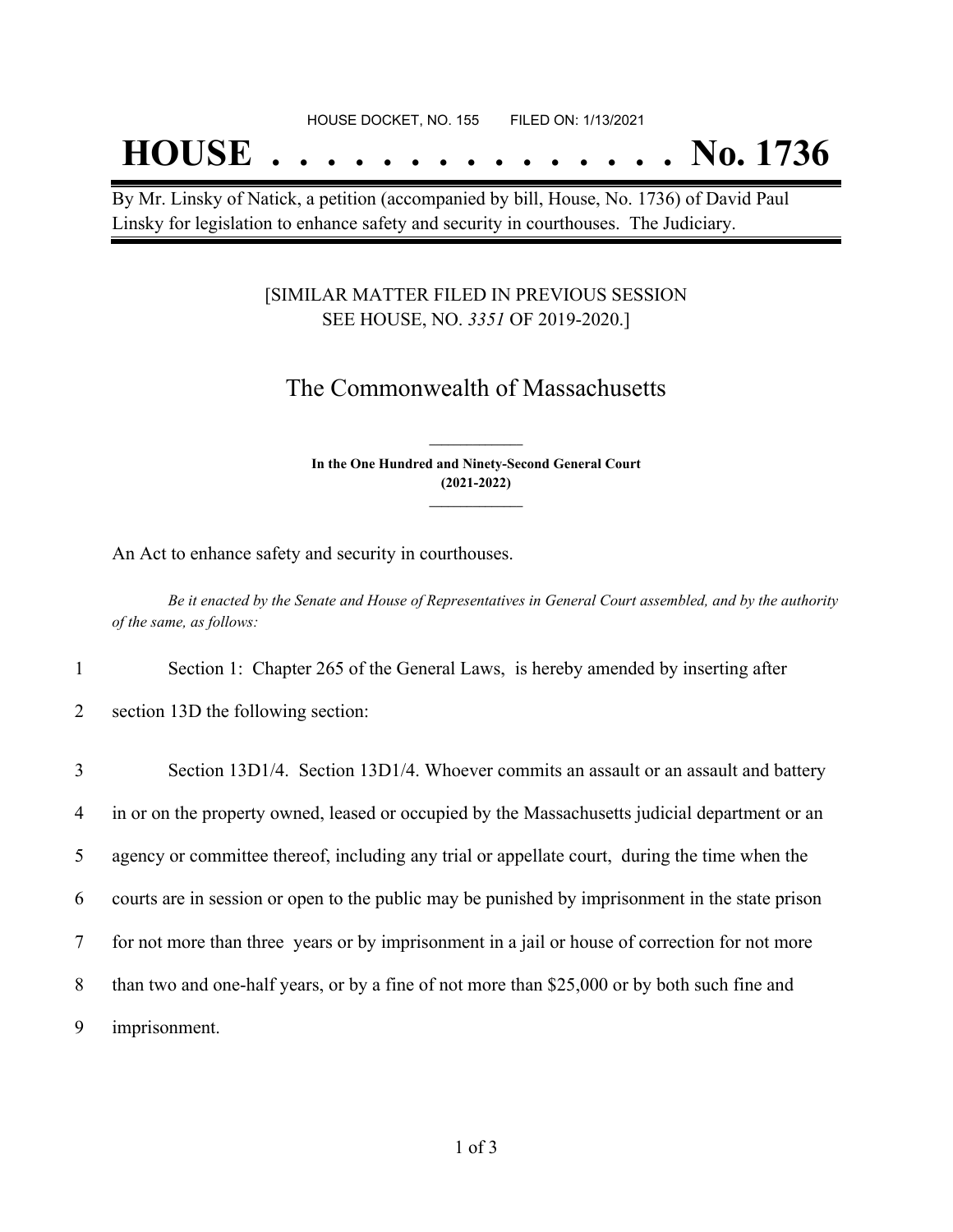| 10       | Section 2: Section 13C of chapter 268 of the General Laws, added by St. 1971, c. 524, is                                                                    |
|----------|-------------------------------------------------------------------------------------------------------------------------------------------------------------|
| 11       | hereby amended by striking our the first sentence and inserting in its place the following:--                                                               |
| 12       | Whoever causes or actively participates in the willful disruption of proceedings of any                                                                     |
| 13       | court of the commonwealth may be punished by imprisonment in a jail or house of correction for                                                              |
| 14       | not more than two and one half years or in state prison for not more than three years, or by a fine                                                         |
| 15       | of not more than five thousand dollars, or by both such fine and imprisonment. Nothing in this                                                              |
| 16       | section shall interfere with or prevent the exercise by any court of the commonwealth of its                                                                |
| 17       | power of contempt.                                                                                                                                          |
| 18<br>19 | Section 3: Section 4 of chapter 275 of the General Laws is hereby amended by striking<br>out the first sentence and inserting in its place the following:-- |
| 20       | If the person complained of is convicted, he may be punished by a fine of not more than                                                                     |
| 21       | one hundred dollars or by imprisonment for not more than six months, provided that any threat to                                                            |
| 22       | cause bodily injury to a person on account of the person's performance of official duties as a                                                              |
| 23       | judge, employee of the judicial department, including but not limited to clerk magistrates,                                                                 |
| 24       | probation officers, interpreters, stenographers, and court officers, prosecutors and attorneys may                                                          |
| 25       | be punished by imprisonment in a jail or house of correction for not more than two and one half                                                             |
| 26       | years or in state prison for not more than three years, or by a fine of not more than five thousand                                                         |
| 27       | dollars, or by both such fine and imprisonment. Nothing in this section shall interfere with or                                                             |
| 28       | prevent the exercise by any court of the commonwealth of its power of contempt.                                                                             |
| 29       | Explanatory Note. This proposal would make three changes in the current law to deter                                                                        |
| 30       | persons from criminal conduct in court houses and against person engaged in the performance of                                                              |

official duties in the courts, including court staff, jurors, prosecutors and attorneys, in order to

of 3